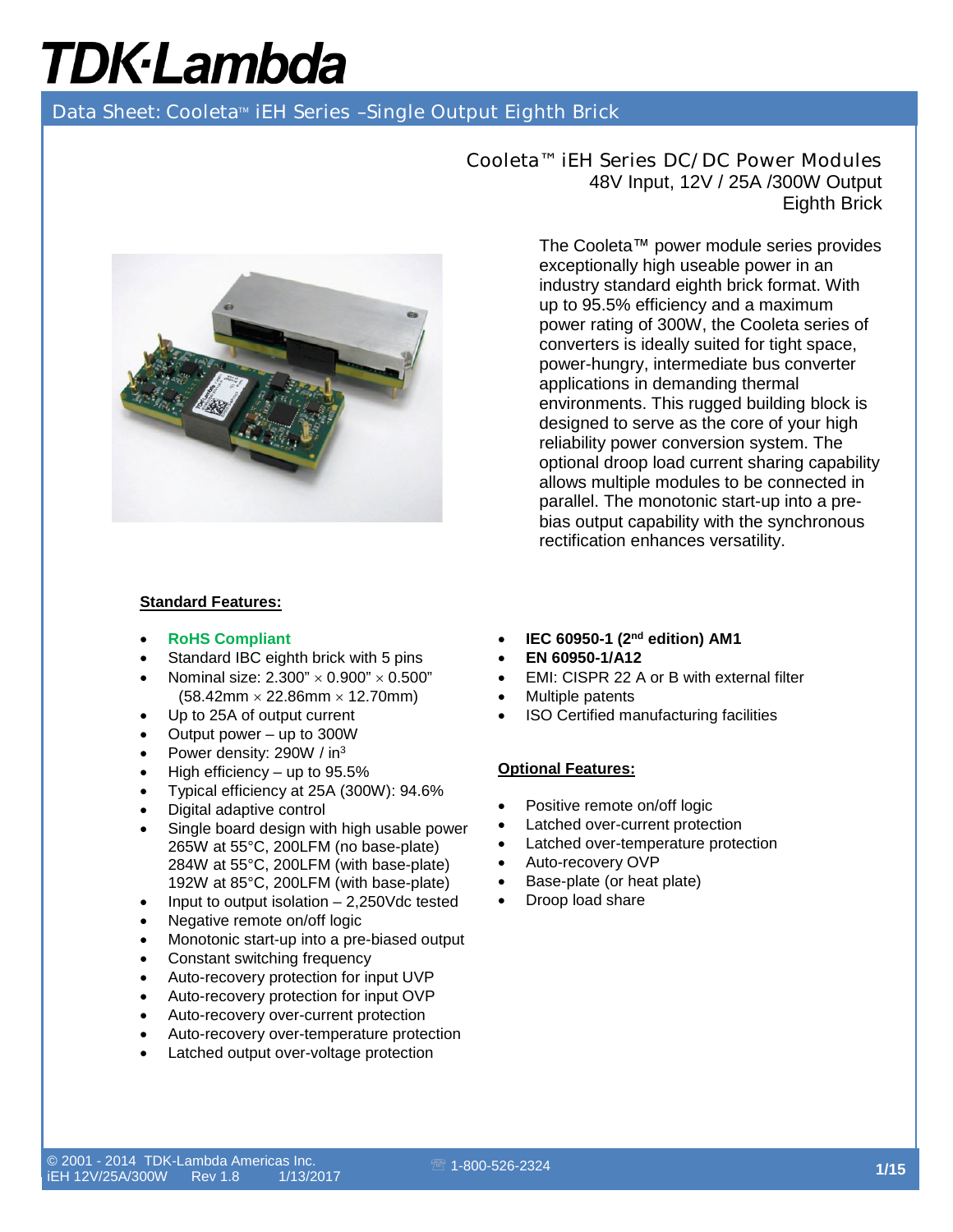Data Sheet: Cooleta<sup>™</sup> iEH Series -Single Output Eighth Brick

This page intentionally left blank

### **TDK-Lambda Americas Inc.**

401 Mile of Cars Way, Suite 325 National City, California 91950

Phone 1-800-526-2324 www.us.tdk-lambda.com/lp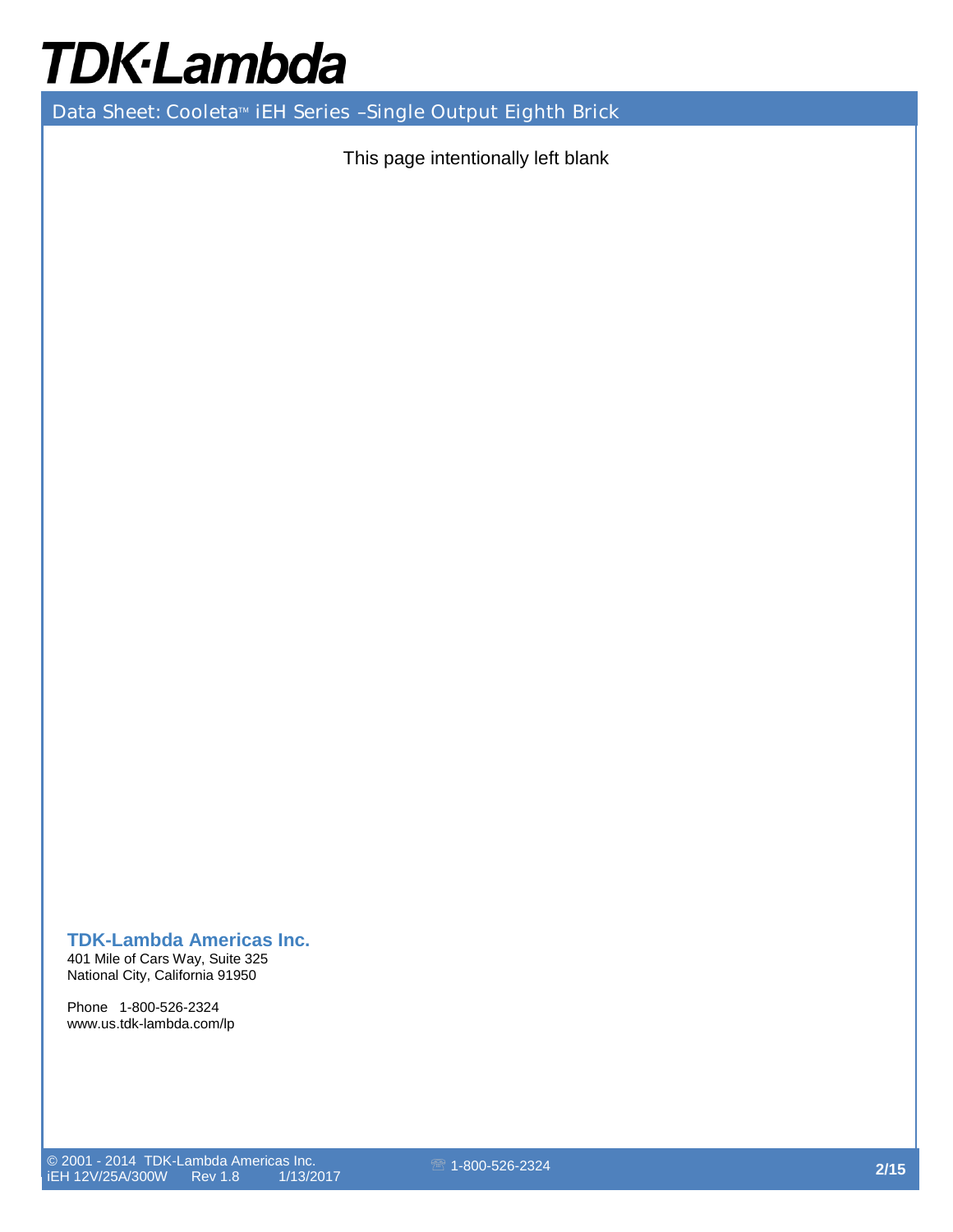### Data Sheet: Cooleta<sup>™</sup> iEH Series -Single Output Eighth Brick

### **Mechanical Specification:**

Dimensions are in mm [in]. Unless otherwise specified tolerances are:  $x.x \pm 0.5$  [0.02], x.xx and x.xxx  $\pm$  0.25 [0.010].



**Recommended hole pattern (top view)**

### **Pin Assignment:**

| PIN | <b>FUNCTION</b> | <b>PIN</b> | <b>FUNCTION</b> |
|-----|-----------------|------------|-----------------|
|     | $Vin(+)$        | 4          | $Vo(-)$         |
| 2   | On/Off          | 5          | None            |
| 3   | $Vin(-)$        | 6          | None            |
|     |                 | 7          | None            |
|     |                 | 8          | $Vol(+)$        |

Pin base material is copper with gold plating. The maximum module weight with base plate is 50g. \*\* Module height and pin length are dependent on PCB hole size. Specified maximum module height and standard pin length are based on Ø.064" and Ø.090" hole sizes for Ø.040" and Ø.062" pins respectively.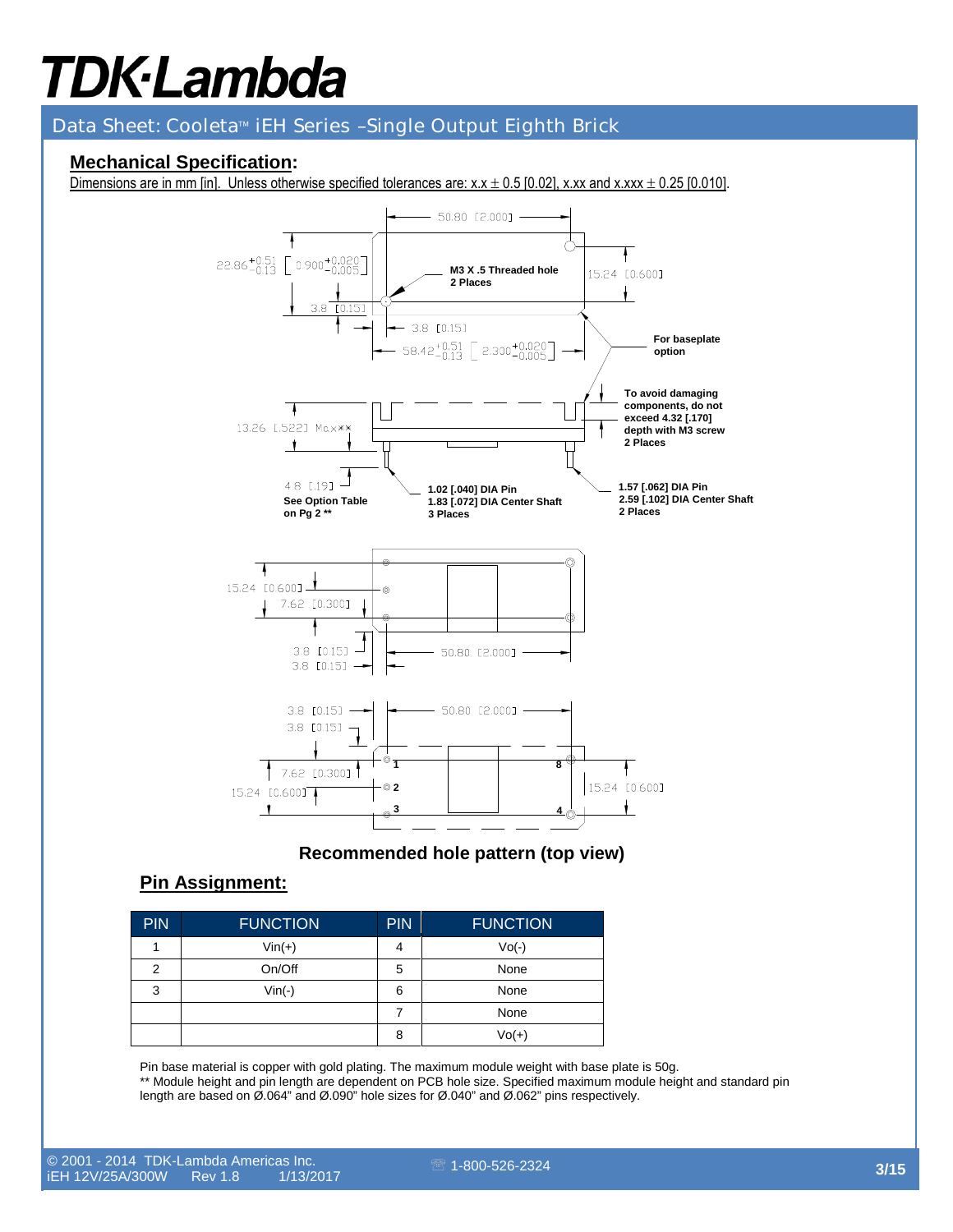### Data Sheet: Cooleta<sup>™</sup> iEH Series -Single Output Eighth Brick

### **Absolute Maximum Ratings:**

Stress in excess of Absolute Maximum Ratings may cause permanent damage to the device.

| <b>Characteristic</b>                   |  | <b>Min</b>    | <b>Max</b> | <b>Unit</b>  | <b>Notes &amp; Conditions</b>                                                                                                                                                                                                        |
|-----------------------------------------|--|---------------|------------|--------------|--------------------------------------------------------------------------------------------------------------------------------------------------------------------------------------------------------------------------------------|
| Continuous Input Voltage                |  | $-0.5$        | 80         | Vdc          |                                                                                                                                                                                                                                      |
| <b>Transient Input Voltage</b>          |  | $---$         | 100        | Vdc          | $100ms$ max.                                                                                                                                                                                                                         |
| <b>Isolation Voltage Safety Rating:</b> |  |               |            |              | <b>Basic Insulation</b>                                                                                                                                                                                                              |
| Input to Output<br>Input to Base-plate  |  | $---$<br>1500 | 2250       | Vdc<br>Vdc   | 100% factory Hipot tested                                                                                                                                                                                                            |
| Storage Temperature                     |  | $-55$         | 125        | °С           |                                                                                                                                                                                                                                      |
| Operating Temperature Range (Tc)        |  | $-40$         | 130        | $^{\circ}$ C | Measured at the location specified in the thermal<br>measurement figure. Maximum temperature varies<br>with model number, output current, and module<br>orientation - see curve in thermal performance<br>section of the data sheet. |

### **Input Characteristics:**

Unless otherwise specified, specifications apply over all Rated Input Voltage, Resistive Load, and Temperature conditions.

| <b>Characteristic</b>                                   | <b>Min</b>    | <b>Typ</b> | <b>Max</b>             | <b>Unit</b>            | <b>Notes &amp; Conditions</b>           |                                                                                                                                                                                                 |
|---------------------------------------------------------|---------------|------------|------------------------|------------------------|-----------------------------------------|-------------------------------------------------------------------------------------------------------------------------------------------------------------------------------------------------|
| Recommended Operating Input Voltage Range               |               | 40         | 48 or 54               | 75                     | Vdc                                     | When $36V \leq$ Vin $\leq 40V$ , the module will<br>continue to operate, but the output voltage<br>regulation may be slightly out of spec.<br>Vo, min $\geq 10.7V$ at Vin=Vin, min & lo=lo, max |
| Maximum Input Current<br>iEH48025A120V                  |               | ---        |                        | 8.5                    | A                                       | $V$ in = 0 to $V$ in, max, lo=lo, max, $V$ o= $V$ o, nom                                                                                                                                        |
|                                                         | iEH48020A120V | ---        | ---                    | 7.5                    | A                                       | $V$ in = 0 to $V$ in, max, $Io=Io$ , max, $Vo=Vo$ , nom                                                                                                                                         |
| Input Low Turn-on Voltage                               | ---           | 34.5       | $---$                  | Vdc                    |                                         |                                                                                                                                                                                                 |
| Input Low Turn-off Voltage                              | ---           | 32.5       | $---$                  | Vdc                    |                                         |                                                                                                                                                                                                 |
| Input Low Hysteresis                                    | ---           | 2.0        | $\qquad \qquad \cdots$ | Vdc                    |                                         |                                                                                                                                                                                                 |
| Input High Turn-off Voltage                             | ---           | 80.9       | $\qquad \qquad \cdots$ | Vdc                    |                                         |                                                                                                                                                                                                 |
| Input High Turn-on Voltage                              |               | ---        | 76.2                   | $\qquad \qquad \cdots$ | Vdc                                     |                                                                                                                                                                                                 |
| Startup Delay Time from application of input<br>voltage |               | ---        | 12                     | ---                    | mS                                      | $Vo = 0$ to 0.1*Vo, nom; on/off =on,<br>lo=lo,max, Tc=25°C                                                                                                                                      |
| Startup Delay Time from on/off                          |               | ---        | 12                     |                        | mS                                      | $Vo = 0$ to 0.1*Vo, nom; $ Vin = Vi$ , nom,<br>lo=lo,max,Tc=25°C                                                                                                                                |
| Output Voltage Rise Time                                | ---           | 29         | $---$                  | mS                     | lo=lo,max,Tc=25°C, Vo=0.1 to 0.9*Vo,nom |                                                                                                                                                                                                 |
| Inrush Transient                                        | ---           | ---        | 0.06                   | $A^2s$                 | Exclude external input capacitors       |                                                                                                                                                                                                 |
| Input Reflected Ripple                                  |               | ---        | 18                     | $- - -$                | mApp                                    | See input/output ripple and noise<br>measurements figure; $BW = 20 MHz$                                                                                                                         |
| Input Ripple Rejection                                  | ---           | ---        | $- - -$                | dB                     | @120Hz                                  |                                                                                                                                                                                                 |

\* Engineering Estimate

**Caution**: The power modules are not internally fused. An external input line fast acting fuse with a maximum value of **15A** is required; see the Safety Considerations section of the data sheet.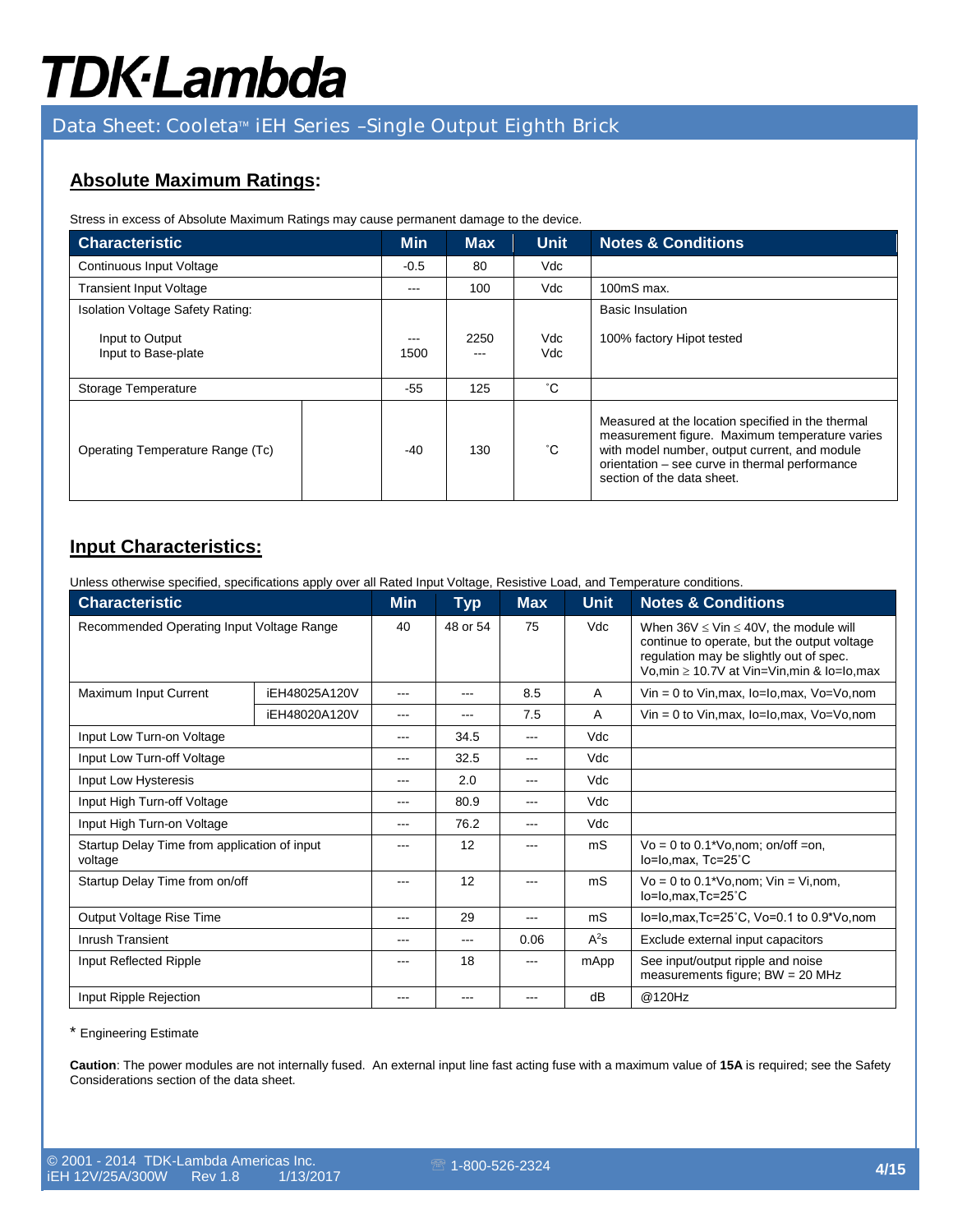### Data Sheet: Cooleta<sup>™</sup> iEH Series -Single Output Eighth Brick

### **Electrical Data:**

#### **iEH48025A120V-xx0 through -xx9: 12V, 25A, 300W Output**

| <b>Characteristic</b>                   | <b>Min</b> | <b>Typ</b>  | <b>Max</b>      | <b>Unit</b> | <b>Notes &amp; Conditions</b>                                                                                                                                                                                                                           |
|-----------------------------------------|------------|-------------|-----------------|-------------|---------------------------------------------------------------------------------------------------------------------------------------------------------------------------------------------------------------------------------------------------------|
| Output Voltage Initial Setpoint         | 11.89      | 12          | 12.11           | Vdc         | Vin=Vin, nom; $lo=5A$ ; Tc = $25^{\circ}$ C                                                                                                                                                                                                             |
| Output Voltage Range                    | 11.76      | 12          | 12.24           | Vdc         | Over all operating input voltage (40V to<br>75V), load, and temperature conditions until<br>end of life (exclude the droop)                                                                                                                             |
| Efficiency at 100% Load **              | ---        | 94.6        | <u>.</u>        | %           | Vin=Vin,nom; lo=lo,max; Tc = 25°C                                                                                                                                                                                                                       |
| Efficiency at 17A Load (204W) **        | ---        | 95          |                 | %           | Vin=Vin, nom; $lo = Io, max$ ; Tc = $25^{\circ}$ C                                                                                                                                                                                                      |
| Line Regulation                         | ---        | 30          | 60*             | mV          | Vin=40V to Vin, max, Io=50% load, Tc=25°C                                                                                                                                                                                                               |
| Load Regulation                         | ---        | 30          | $60*$           | mV/A        | lo=lo, min to lo, max, Vin=Vin, nom, Tc = 25°C                                                                                                                                                                                                          |
| <b>Temperature Regulation</b>           | ---        | 50          | $100*$          | mV          | Tc=Tc,min to Tc,max, Vin and Io fixed                                                                                                                                                                                                                   |
| Load Share Accuracy (option code)       | $-10$      | ---         | $+10$           | %           | 50% to 100% of total paralleling system<br>maximum load current, Tc = 25°C                                                                                                                                                                              |
| Output Voltage Droop Rate (option code) | $\sim$     | 44***       | ---             | mV/A        | When applicable. Vin=Vin, min to Vin, max,<br>$Tc=25^\circ C$                                                                                                                                                                                           |
| <b>Output Current</b>                   | 4          | ---         | 25              | A           | The module is stable and fully functional<br>when $I$ o < $I$ o, min, but the fast slew rate large<br>step load transient performance (lo,min to<br>$\log_{10}(n)$ will be degraded when $\log_{10}(n)$ lo, min.                                        |
| Output Current Limiting Threshold       | ---        | 29.5        | <u>.</u>        | Α           | $Vo = 0.9*Vo, nom, Tc < Tc, max$                                                                                                                                                                                                                        |
| <b>Short Circuit Current</b>            | ---        | 2           | ---             | A           | $Vo = 0.25V$ , Tc = 25C (Hiccup mode)                                                                                                                                                                                                                   |
|                                         |            | 57          | $120*$          | mVpp        | Vin=48V, $I_0 \geq I_0$ , min, Tc=25°C. Measured<br>across one 0.1uF, one 1.0 uF, and one<br>47uF ceramic capacitors, and one 440uF<br>OSCON or POSCAP capacitor located 2<br>inches away - see input/output ripple<br>measurement figure; $BW = 20MHz$ |
| Output Ripple and Noise Voltage         |            | 11.8        | ---             | mVrms       |                                                                                                                                                                                                                                                         |
| Output Voltage Adjustment Range         | ---        | ---         | ---             | %Vo,nom     | N/A                                                                                                                                                                                                                                                     |
| Output Voltage Sense Range              | ---        | ---         | <u>.</u>        | %Vo,nom     | N/A                                                                                                                                                                                                                                                     |
| Dynamic Response:                       |            |             |                 |             | $di/dt = 0.1A/uS$ , Vin=Vin, nom; load step                                                                                                                                                                                                             |
| Recovery Time to 10% of Peak Deviation  | ---        | 700         |                 | $\mu S$     | from 50% to 75% of lo, max, Tc=25°C with at<br>least one 1.0 uF, one 47uF ceramic<br>capacitors, and one 440uF OSCON or                                                                                                                                 |
| <b>Transient Voltage</b>                |            | 250         |                 | mV          | POSCAP capacitor across the output<br>terminals (excluding the voltage droop)                                                                                                                                                                           |
| Output Voltage Overshoot during startup | 0          | $\mathbf 0$ | ---             | mV          | Vin=Vin,nom; lo=lo,max,Tc=25°C                                                                                                                                                                                                                          |
| <b>Switching Frequency</b>              | ---        | 150         |                 | kHz         |                                                                                                                                                                                                                                                         |
| Output Over Voltage Protection          |            | 14.8        | $15.9*$         | $\vee$      | $Io=0.5A$                                                                                                                                                                                                                                               |
| <b>External Load Capacitance</b>        | 488        | <u></u>     | $3,300 \dagger$ | uF          | Cext, min required for the 100% load dump.<br>Vin=48V, and minimum ESR > 2.5 m $\Omega$                                                                                                                                                                 |
| <b>Isolation Capacitance</b>            | ---        | 200         |                 | pF          | At 120Hz                                                                                                                                                                                                                                                |
| <b>Isolation Resistance</b>             | 15         |             | ---             | MΩ          |                                                                                                                                                                                                                                                         |
| Vref                                    | ---        | $\sim$      | $-$ - $-$       | V           | N/A                                                                                                                                                                                                                                                     |

\* Engineering Estimate

\*\* The module has no remote sense pins. The care must be taken when measures Vo to minimize the IR drop across the output pins

\*\*\* The droop rate can be adjusted per customer requirement.

† Contact TDK – Lambda Americas for applications that require additional capacitance or very low ESR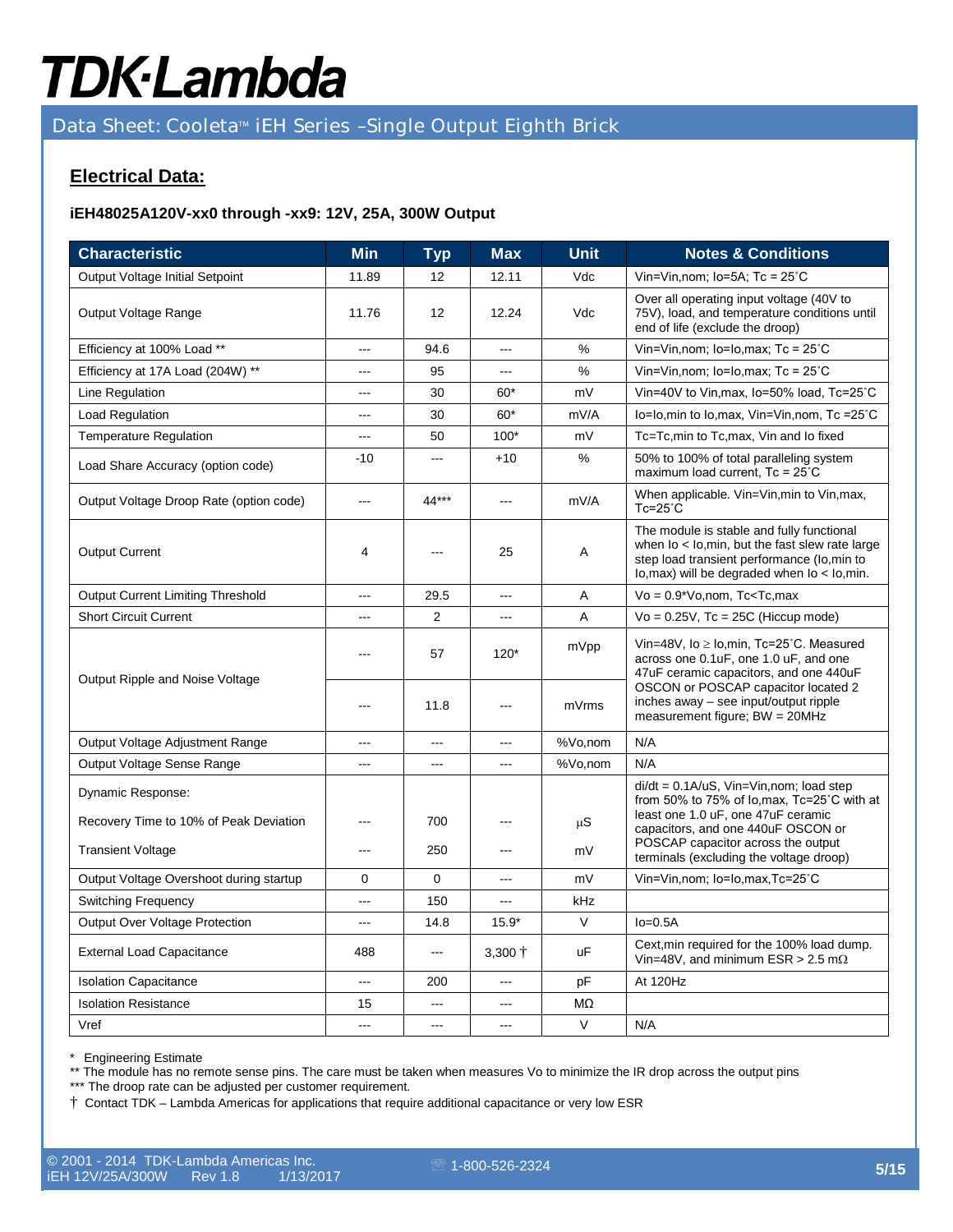# Data Sheet: Cooleta™ iEH Series -Single Output Eighth Brick

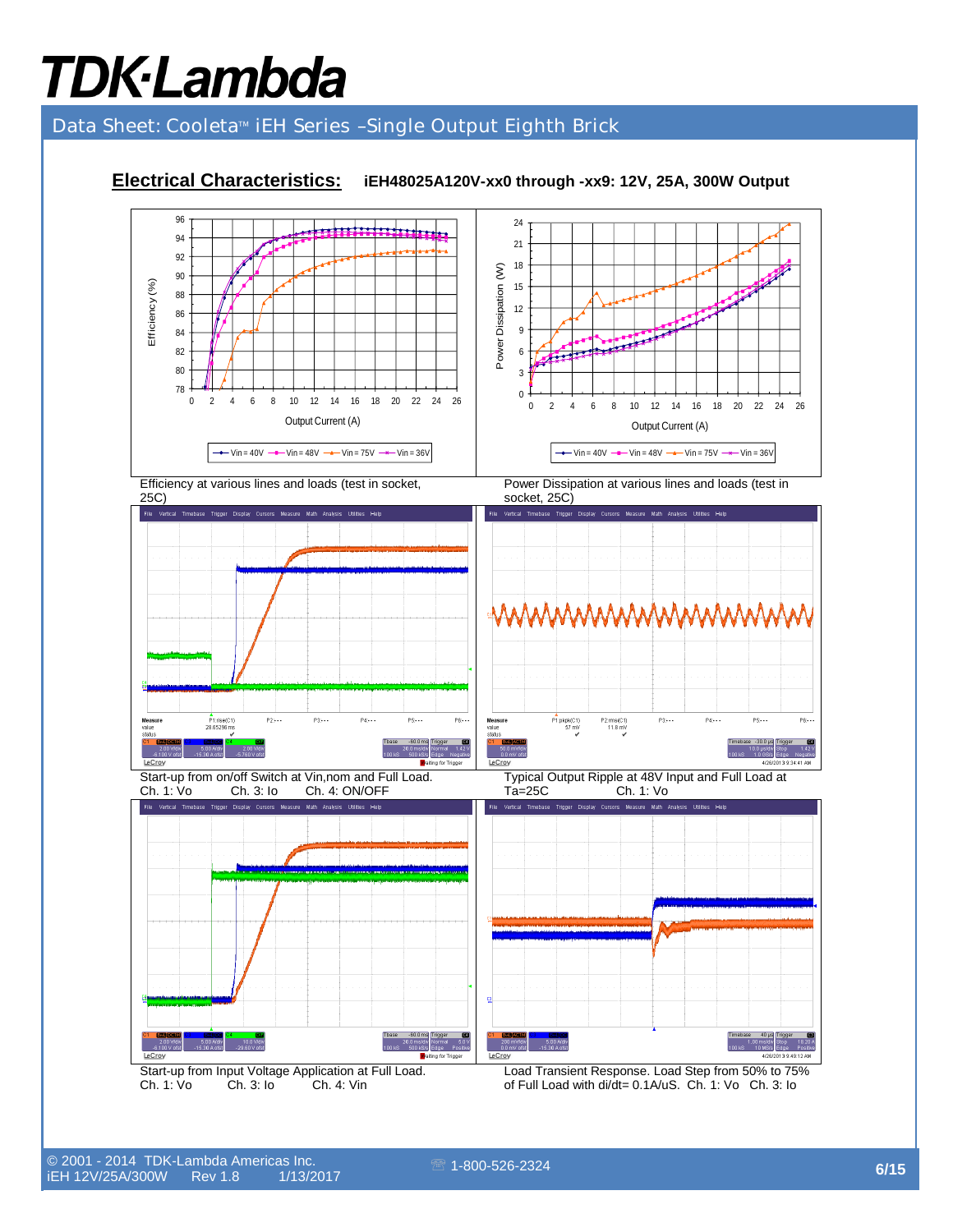# Data Sheet: Cooleta<sup>™</sup> iEH Series -Single Output Eighth Brick

**Electrical Characteristics: iEH48025A120V-xx0 through -xx9: 12V, 25A, 300W Output** 







Output Current Limit Characteristics vs. Input Voltage Typical Input Current vs. Input Voltage Characteristics



Typical Output Voltage vs. Load Current at Ta=25C (Droop Feature Disabled)

Typical Output Voltage vs. Input Voltage at Ta=25C.



Typical Output Voltage vs. Low Voltage Input Turn-on and Turn-off at Ta=25C

Output Voltage vs. Vin (between 36V and 41V)

Output Voltage (V)

Output Voltage

 $\hat{\epsilon}$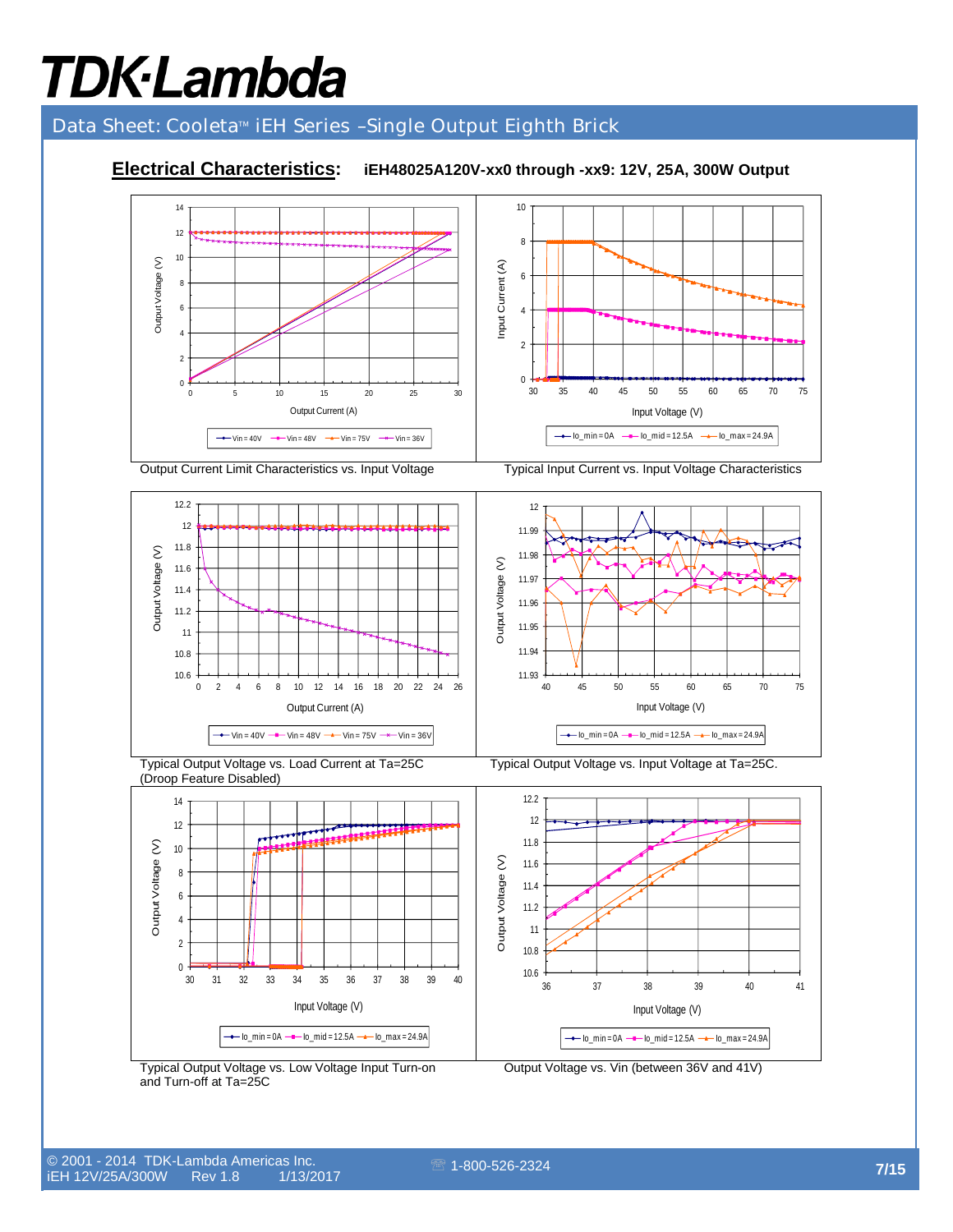# Data Sheet: Cooleta<sup>™</sup> iEH Series -Single Output Eighth Brick

### **Electrical Characteristics: iEH48025A120V-xx0 through -xx9: 12V, 25A, 300W Output**

*NOTE: To guarantee successful start-up of a multi-module system, the initial load current to the system should be no more than one module's maximum current (25A) before the output voltage reaches its final value*

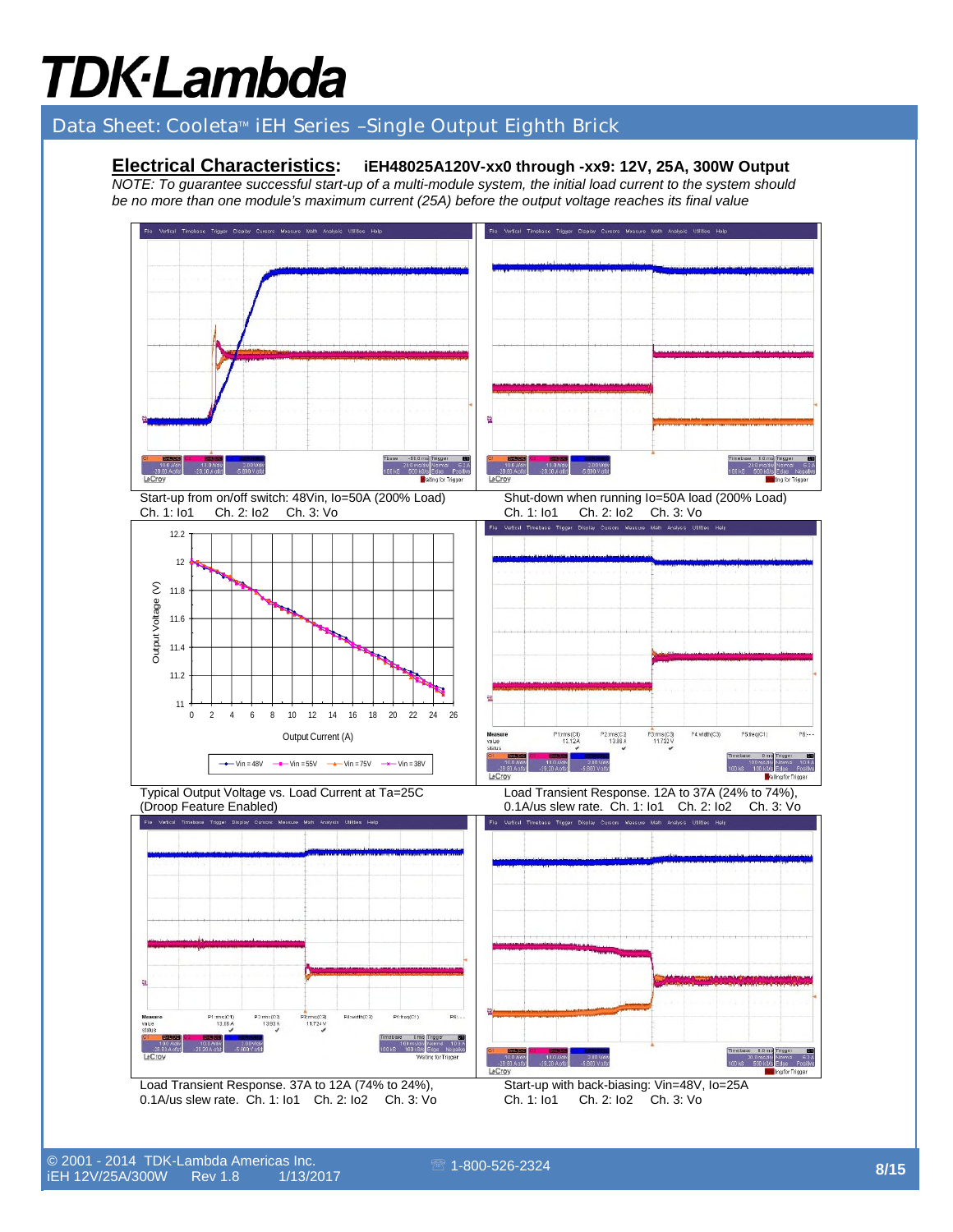# Data Sheet: Cooleta<sup>™</sup> iEH Series -Single Output Eighth Brick



### **Thermal Performance: iEH48025A120V-xx0 through -xx9: 12V, 25A, 300W Output**

Thermal measurement location– top view

The thermal curves provided are based upon measurements made in TDK - Lambda Americas' experimental test setup that is described in the Thermal Management section. Due to the large number of variables in system design, TDK - Lambda Americas recommends that the user verify the module's thermal performance in the end application. The critical component should be thermo- coupled and monitored, and should not exceed the temperature limit specified in the derating curve above. It is critical that the thermocouple be mounted in a manner that gives direct thermal contact otherwise significant measurement errors may result.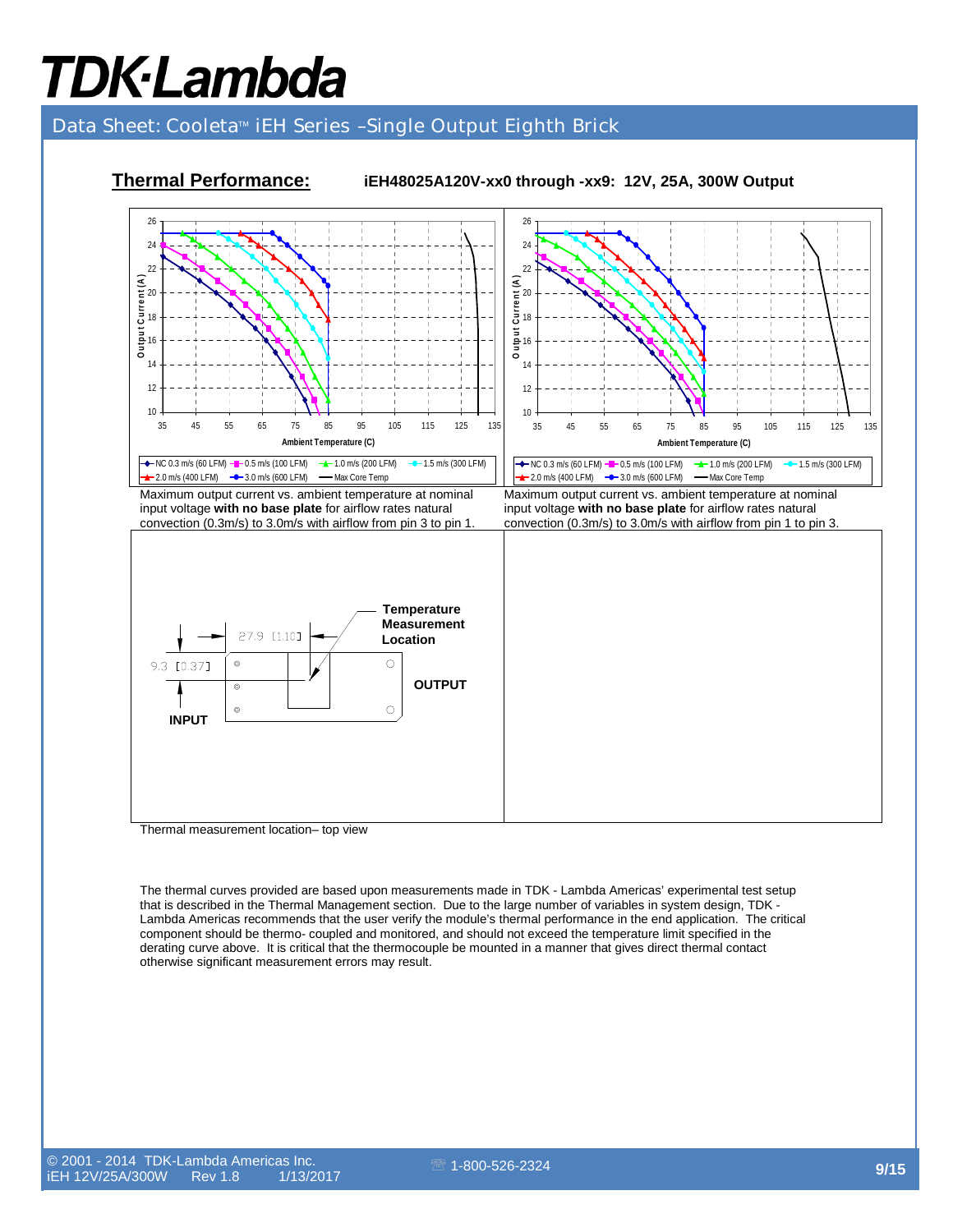# Data Sheet: Cooleta<sup>™</sup> iEH Series -Single Output Eighth Brick



### **Thermal Performance: iEH48025A120V-xx0 through -xx9: 12V, 25A, 300W Output**

Thermal measurement location for base plate option – top view

The thermal curves provided are based upon measurements made in TDK - Lambda Americas' experimental test setup that is described in the Thermal Management section. Due to the large number of variables in system design, TDK - Lambda Americas recommends that the user verify the module's thermal performance in the end application. The critical component should be thermo- coupled and monitored, and should not exceed the temperature limit specified in the derating curve above. It is critical that the thermocouple be mounted in a manner that gives direct thermal contact otherwise significant measurement errors may result.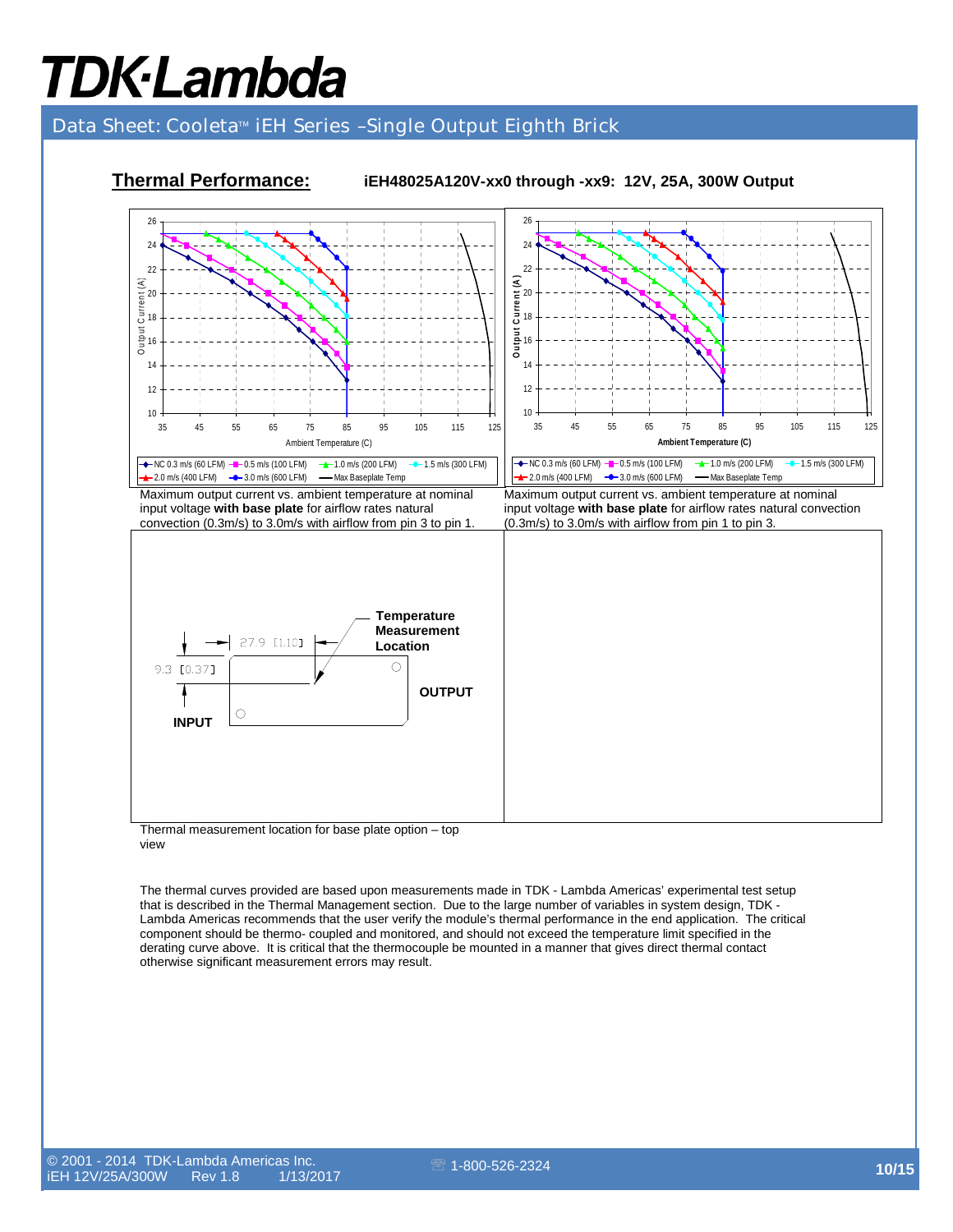## Data Sheet: Cooleta<sup>™</sup> iEH Series -Single Output Eighth Brick

### **Thermal Management:**

An important part of the overall system design process is thermal management; thermal design must be considered at all levels to ensure good reliability and lifetime of the final system. Superior thermal design and the ability to operate in severe application environments are key elements of a robust, reliable power module.

A finite amount of heat must be dissipated from the power module to the surrounding environment. This heat is transferred by the three modes of heat transfer: convection, conduction and radiation. While all three modes of heat transfer are present in every application, convection is the dominant mode of heat transfer in most applications. However, to ensure adequate cooling and proper operation, all three modes should be considered in a final system configuration.

The open frame design of the power module provides an air path to individual components. This air path improves convection cooling to the surrounding environment, which reduces areas of heat concentration and resulting hot spots.

**Test Setup:** The thermal performance data of the power module is based upon measurements obtained from a wind tunnel test with the setup shown in the wind tunnel figure. This thermal test setup replicates the typical thermal environments encountered in most modern electronic systems with distributed power architectures. The electronic equipment in networking, telecom, wireless, and advanced computer systems operates in similar environments and utilizes vertically mounted printed circuit boards (PCBs) or circuit cards in cabinet racks.

The power module is mounted on a 0.087 inch thick, 12-layer, 2oz/layer PCB and is vertically oriented within the wind tunnel. Power is routed on the internal layers of the PCB. The outer copper layers are thermally decoupled from the converter to better simulate the customer's application. This also results in a more conservative derating.

The cross section of the airflow passage is rectangular with the spacing between the top of the module and a parallel facing PCB kept at a constant (0.5 in). The power module's orientation with respect to the airflow direction can have a significant impact on the unit's thermal performance.

**Thermal Derating:** For proper application of the power module in a given thermal environment, output current derating curves are provided as a design guideline in the



### **Wind Tunnel Test Setup Figure**

Dimensions are in millimeters and (inches).

Thermal Performance section for the power module of interest. The module temperature should be measured in the final system configuration to ensure proper thermal management of the power module. For thermal performance verification, the module temperature should be measured at the component indicated in the thermal measurement location figure on the thermal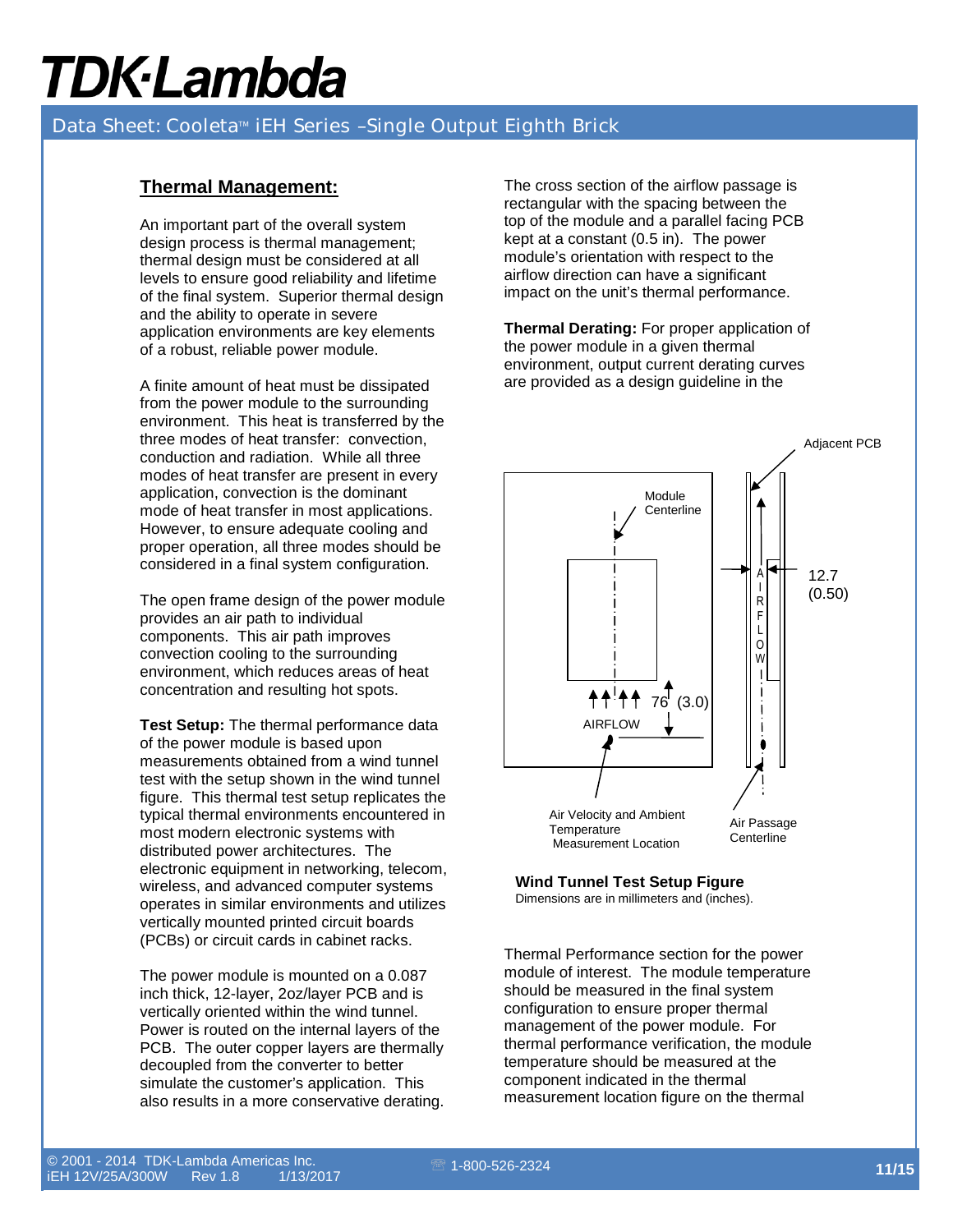### Data Sheet: Cooleta™ iEH Series -Single Output Eighth Brick

performance page for the power module of interest. In all conditions, the power module should be operated below the maximum operating temperature shown on the derating curve. For improved design margins and enhanced system reliability, the power module may be operated at temperatures below the maximum rated operating temperature.

Heat transfer by convection can be enhanced by increasing the airflow rate that the power module experiences. The maximum output current of the power module is a function of ambient temperature  $(T<sub>AMB</sub>)$  and airflow rate as shown in the thermal performance figures on the thermal performance page for the power module of interest. The curves in the figures are shown for natural convection through 3 m/s (600 ft/min). The data for the natural convection condition has been collected at 0.3 m/s (60 ft/min) of airflow, which is the typical airflow generated by other heat dissipating components in many of the systems that these types of modules are used in. In the final system configurations, the airflow rate for the natural convection condition can vary due to temperature gradients from other heat dissipating components.

**Heat sink Usage:** For applications with demanding environmental requirements, such as higher ambient temperatures or higher power dissipation, the thermal performance of the power module can be improved by attaching a heat sink or cold plate. The iEH platform is designed with a base plate with two M3 X 0.5 throughthreaded mounting fillings for attaching a heat sink or cold plate. The addition of a heat sink can reduce the airflow requirement; ensure consistent operation and extended reliability of the system. With improved thermal performance, more power can be delivered at a given environmental condition.

If a heat sink is used, a thermal interface pad is required between the power module and the heat sink to reduce the thermal impedance. The mounting screws should be installed using a torque-limiting driver set between 0.35-0.55 Nm (3-5 in-lbs).

The system designer must use an accurate estimate or actual measure of the internal airflow rate and temperature when doing the heat sink thermal analysis. For each application, a review of the heat sink fin orientation should be completed to verify proper fin alignment with airflow direction to maximize the heat sink effectiveness.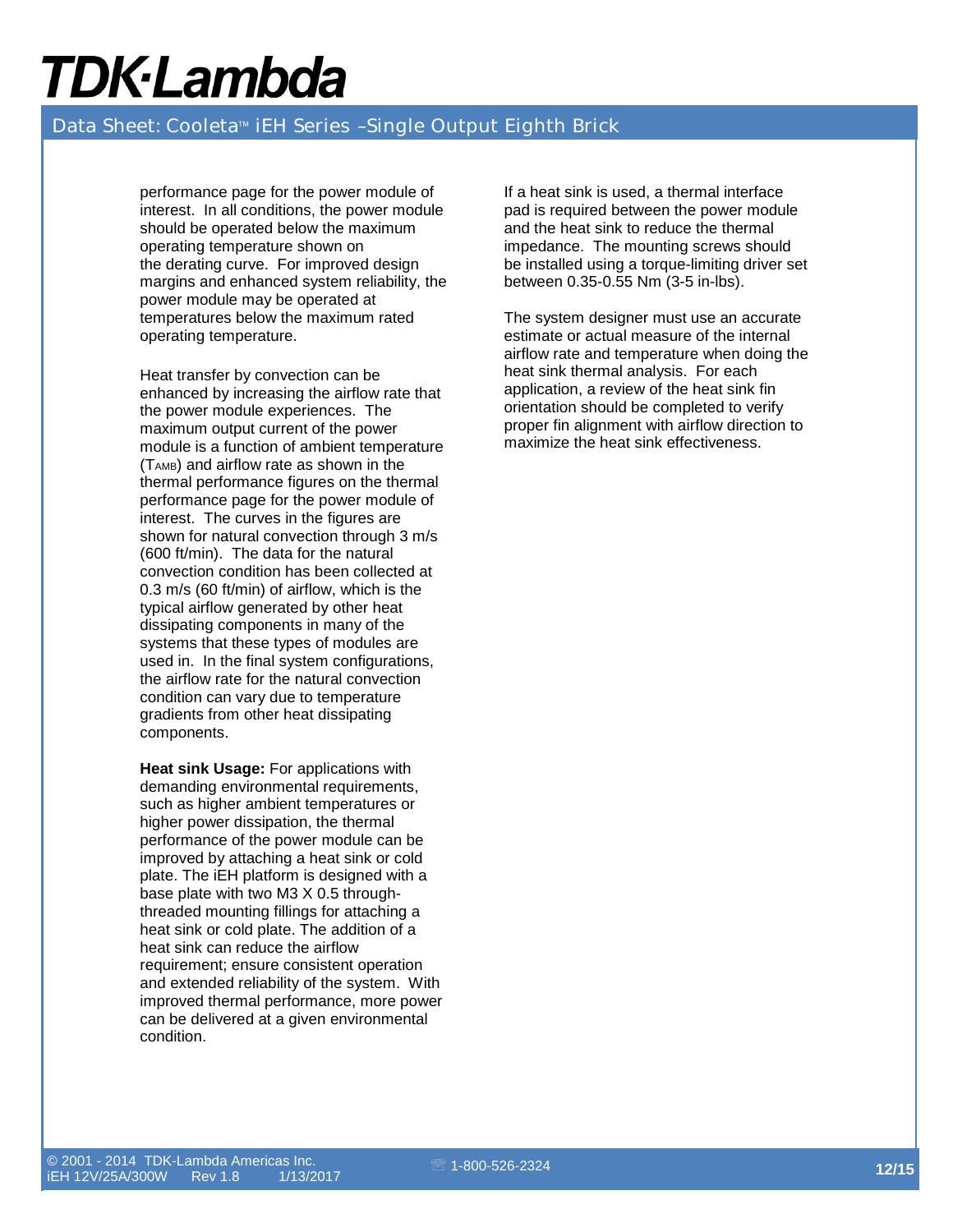Data Sheet: Cooleta™ iEH Series -Single Output Pro RK Bambda Americas technical support for details.

### **Operating Information:**

**Over-Current Protection:** The power modules have current limit protection to protect the module during output overload and short circuit conditions. During overload conditions, the power modules may protect themselves by entering a hiccup current limit mode. In the first minute, the hiccup rate is about 1 second. After about 1 minute, the hiccup rate will change to 10 seconds interval until the fault is removed for over 30 seconds. Otherwise, the module will stay at 10 second hiccup rate. The modules will operate normally once the output current returns to the specified operating range. A latched over-current protection option is also available. Consult the TDK - Lambda Americas technical support for details.

**Output Over-Voltage Protection:** The power modules have a control circuit, independent of the main output voltage feedback control loop, that reduces the risk of over voltage appearing at the output of the power module during a fault condition. If there is a fault in the main regulation loop, the over voltage protection circuitry will latch the power module off once it detects the output voltage condition as specified on the Electrical Data page. To remove the module from the latched condition, either cycle the input power or toggle the remote ON/OFF pin providing that over-voltage conditions have been removed. The reset time of the ON/OFF pin should be 100ms or longer.

An optional non-latching OVP protection feature is also available. Consult the TDK - Lambda Americas technical support for details.

**Thermal Protection:** When the power modules exceed the maximum operating temperature, the modules will turn-off to safeguard the units against thermal damage. The module will auto restart as the unit is cooled below the over temperature threshold. A latched over-temperature protection option is also available. Consult

**Remote On/Off:** - The power modules have an internal remote on/off circuit. The user must supply an open-collector or compatible switch between the Vin(-) pin and the on/off pin. The maximum voltage generated by the power module at the on/off terminal is 13V. The maximum allowable leakage current of the switch is 50uA. The switch must be capable of maintaining a low signal Von/off < 0.8V while sinking 200uA.

The standard on/off logic is negative logic. The module will turn on if pin 2 is connected to pin 3, and it will be off if pin 2 is left open. If the negative logic feature is not being used, pin 2 should be shorted to pin 3.

An optional positive logic is available. The power module will turn on if pin 2 is left open and will be off if pin 2 is connected to pin 3. If the positive logic circuit is not being used, terminal 2 should be left open.



**On/Off Circuit for positive or negative logic** 

#### **Output Voltage Adjustment:**

Not applicable for this product code.

#### **Remote Sense:**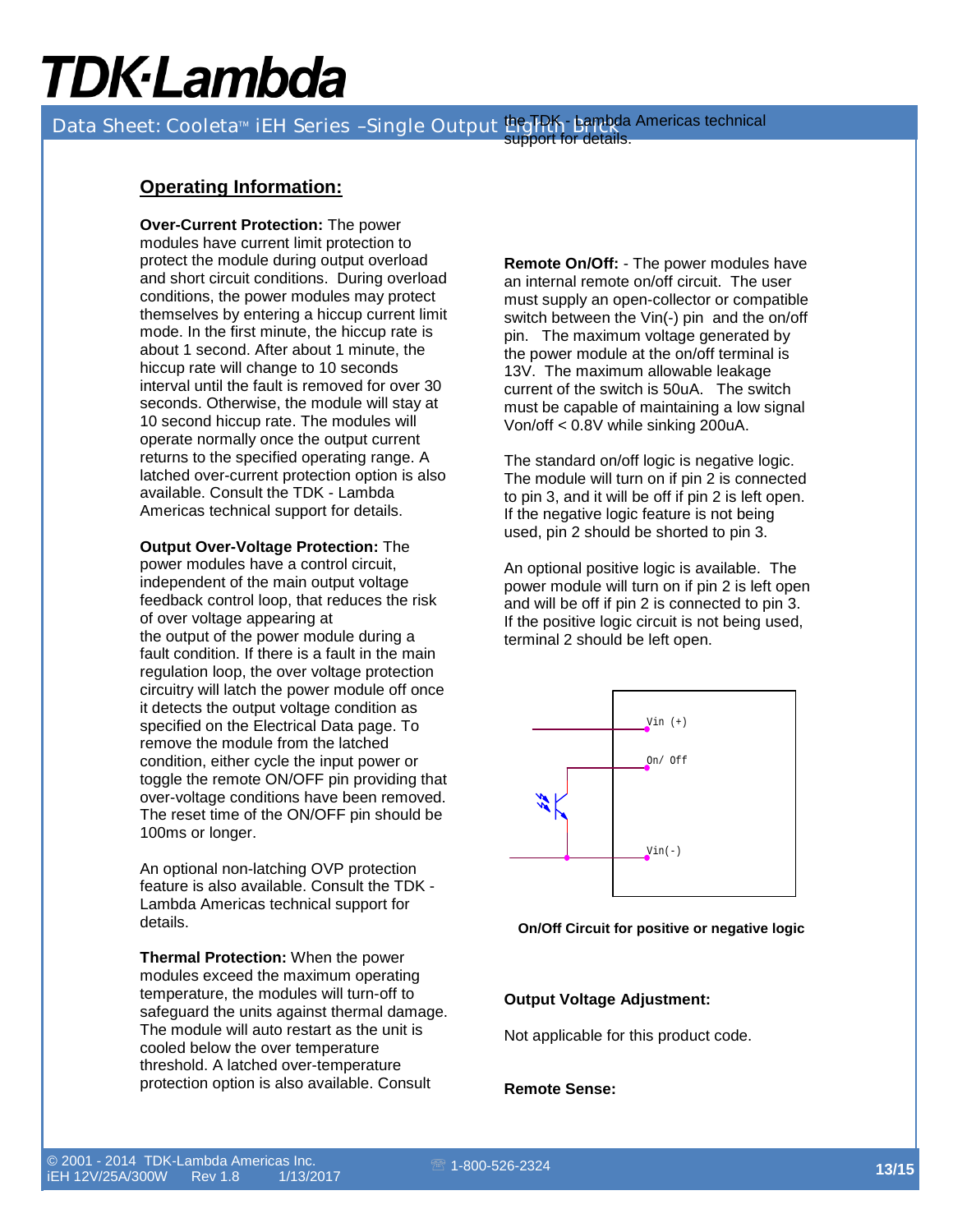Data Sheelet epplicable for this product codengle Output Engency approval of the system in which the DC-DC power module is installed,

> **EMC Considerations:** TDK - Lambda Americas power modules are designed for use in a wide variety of systems and applications. With the help of external EMI filters and careful layout, it is possible to meet CISPR 22 class A or B requirement. For assistance with designing for EMC compliance, please contact TDK Innoveta technical support.

**Input Impedance:** The source impedance of the power feeding the DC/DC converter module will interact with the DC/DC converter. To minimize the interaction, one or more 220uF/100V input capacitors should be present if the source inductance is greater than 4uH.

#### **Reliability:**

The power modules are designed using TDK - Lambda Americas's stringent design guidelines for component derating, product qualification,

and design reviews. Early failures are screened out by both burn-in and an automated final test. The MTBF is calculated to be over 3M hours at nominal input, full load, and  $Ta = 40^{\circ}C$  using the Telcordia TR-332 issue 6 method.

Improper handling or cleaning processes can adversely affect the appearance, testability, and reliability of the power modules. Contact TDK - Lambda Americas' technical support for guidance regarding proper handling, cleaning, and soldering of TDK - Lambda Americas's power modules.

#### **Quality:**

TDK - Lambda Americas' product development process incorporates advanced quality planning tools such as FMEA and Cpk analysis to ensure designs are robust and reliable. All products are assembled at ISO certified assembly plants.

#### **Safety Considerations:**

the power module must be installed in compliance with the creepage and clearance requirements of the safety agency. The isolation is basic insulation. For applications requiring basic insulation, care must be taken to maintain minimum creepage and clearance distances when routing traces near the power module.

As part of the production process, the power modules are hi-pot tested from primary and secondary at a test voltage of 2250Vdc.

To preserve maximum flexibility, the power modules are NOT internally fused. An external input line fast acting fuse with a maximum value of 15A is required by safety agencies. A lower value fuse can be selected based upon the maximum dc input current and inrush energy of the module.

When the supply to the DC-DC converter is less than 60Vdc, the power module meets all of the requirements for SELV. If the input voltage is a hazardous voltage that exceeds 60Vdc, the output can be considered SELV only if the following conditions are met:

- 1) The input source is isolated from the ac mains by reinforced insulation.
- 2) The input terminal pins are not accessible.
- 3) One pole of the input and one pole of the output are grounded or both are kept floating.
- 4) Single fault testing is performed on the end system to ensure that under a single fault, hazardous voltages do not appear at the module output.

### **Warranty:**

TDK - Lambda Americas' comprehensive line of power solutions includes efficient, high-density DC-DC converters. TDK - Lambda Americas offers a three-year limited warranty. Complete warranty information is listed on our web site or is available upon request from TDK - Lambda Americas.